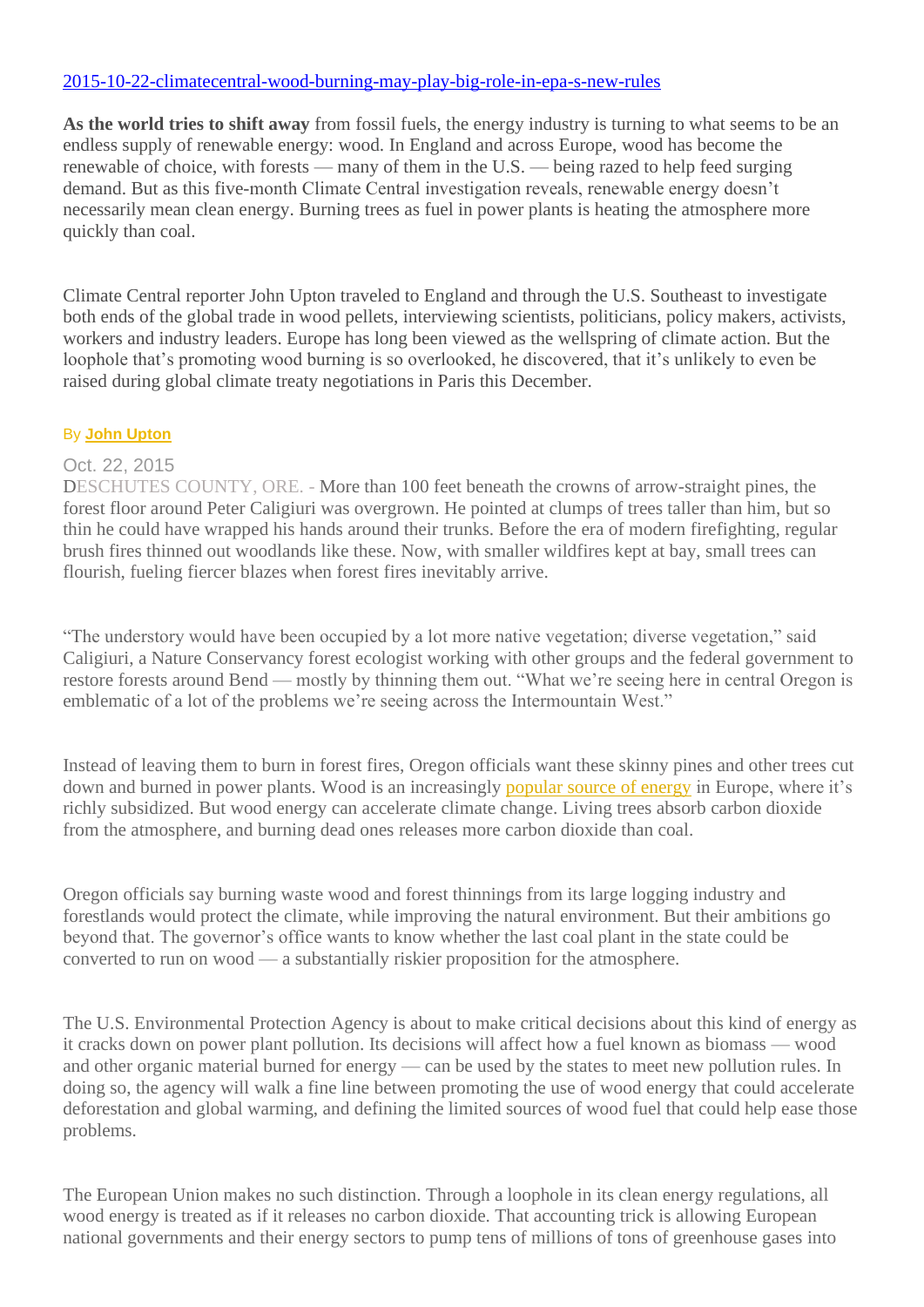the air every year — without accounting for it. That helps them keep that pollution off their books, but not out of the atmosphere.



Burning wood only helps the climate in special circumstances, like when waste is used for energy instead of being burned off in a field, or when trees are planted on barren land to eventually produce fuel.

The EPA will decide which types of wood energy can count as clean energy on a state-by-state basis. By letting states propose their own rules, the federal government risks allowing Oregon, Virginia and other states with large forestry industries to downplay the climate impacts of wood energy as they devise their plans to reduce climate-warming pollution.

The Clean Power Plan — 1,560 pages of electricity rules finalized in August by the EPA — represents an unprecedented effort by the U.S. government to start forcing states to control climate pollution from their power industries. Most states already allow wood burning to count as renewable energy generation. The EPA will allow states to propose increasing their use of wood energy to help meet the new greenhouse gas reduction rules.

Wood energy is considered renewable because trees can regrow. But it's not a clean energy source like wind turbines or solar panels, which convert energy from the environment to electricity. Wood is a fuel, meaning it must be burned to produce electricity, which releases pollution. Analysis of European data suggests that converting a modern coal plant to run on wood pellets increases carbon dioxide pollution by 15 to 20 percent. And for power plants in Europe and parts of Asia that are burning wood pellets (many of which are being produced in the U.S. — all for export) for electricity, carbon pollution can be even greater, because fuels are needed to produce and transport the pellets.

If the EPA is too lenient when it rules on plans submitted by Oregon and the other states, that could threaten not only the climate, but [America's forests.](https://reports.climatecentral.org/pulp-fiction/2/)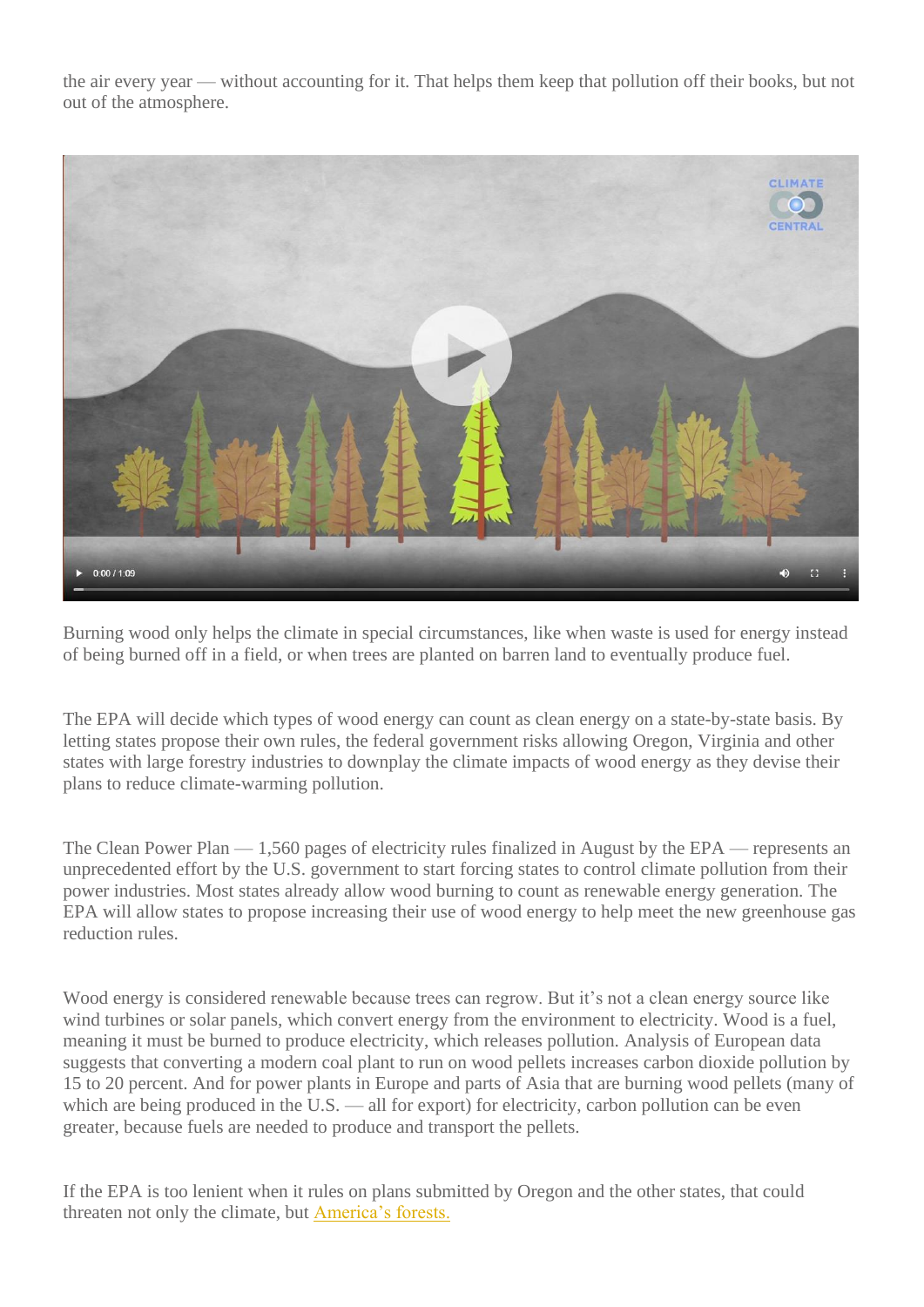Many of the wood pellets being burned for electricity in Europe were made from trees chopped down in the U.S., including from sensitive wetlands in the Southeast. Allowing this practice to grow could compound the threat that it poses to some of the world's most heavily logged areas.

The EPA has already hinted that Oregon's hopes for burning waste wood and forest thinnings could count toward pollution reductions under the Clean Power Plan. That's based on advice from a panel of [scientists](http://yosemite.epa.gov/sab/sabpeople.nsf/WebCommitteesSubcommittees/Biogenic%20Carbon%20Emissions%20Panel) it has convened. But it could be more than a year before states learn whether industrial levels of wood burning are deemed acceptable — and, if so, how.



"We would like to see bioenergy play a significant role in our efforts to reduce carbon emissions," said Margi Hoffman, Oregon Gov. Kate Brown's energy advisor. "We would like to see smaller-scale projects listed as carbon neutral," she said — while acknowledging that biomass energy projects "of a certain size and scale" don't meet that definition.

Fears ahead of the upcoming EPA ruling are rooted in more than 20 years of climate research that warns wood energy can't be used at large industrial scales without harming the climate. Seas have risen more than a half a foot since the beginning of the Industrial Revolution. Climate change is making heat waves hotter and causing heavier downpours. Pollution from wood energy compounds those problems.

"Biomass energy is going to be part of a mix of new forms of energy that gets us off of fossil fuels," said [William Schlesinger,](http://www.caryinstitute.org/science-program/our-scientists/dr-william-h-schlesinger) president emeritus at the Cary Institute of Ecosystem Studies whose research frequently deals with climate change. Logging debris can safely be used for energy, he said, and fastgrowing grass and some plantation trees will sometimes be "OK."

But Schlesinger said cutting down old trees to fuel power plants — a scenario that's already playing out in the Southeast, where many of Europe's wood pellets are being produced — will exacerbate climate change, the very problem for which wood energy is often pitched as a solution. "There need to be some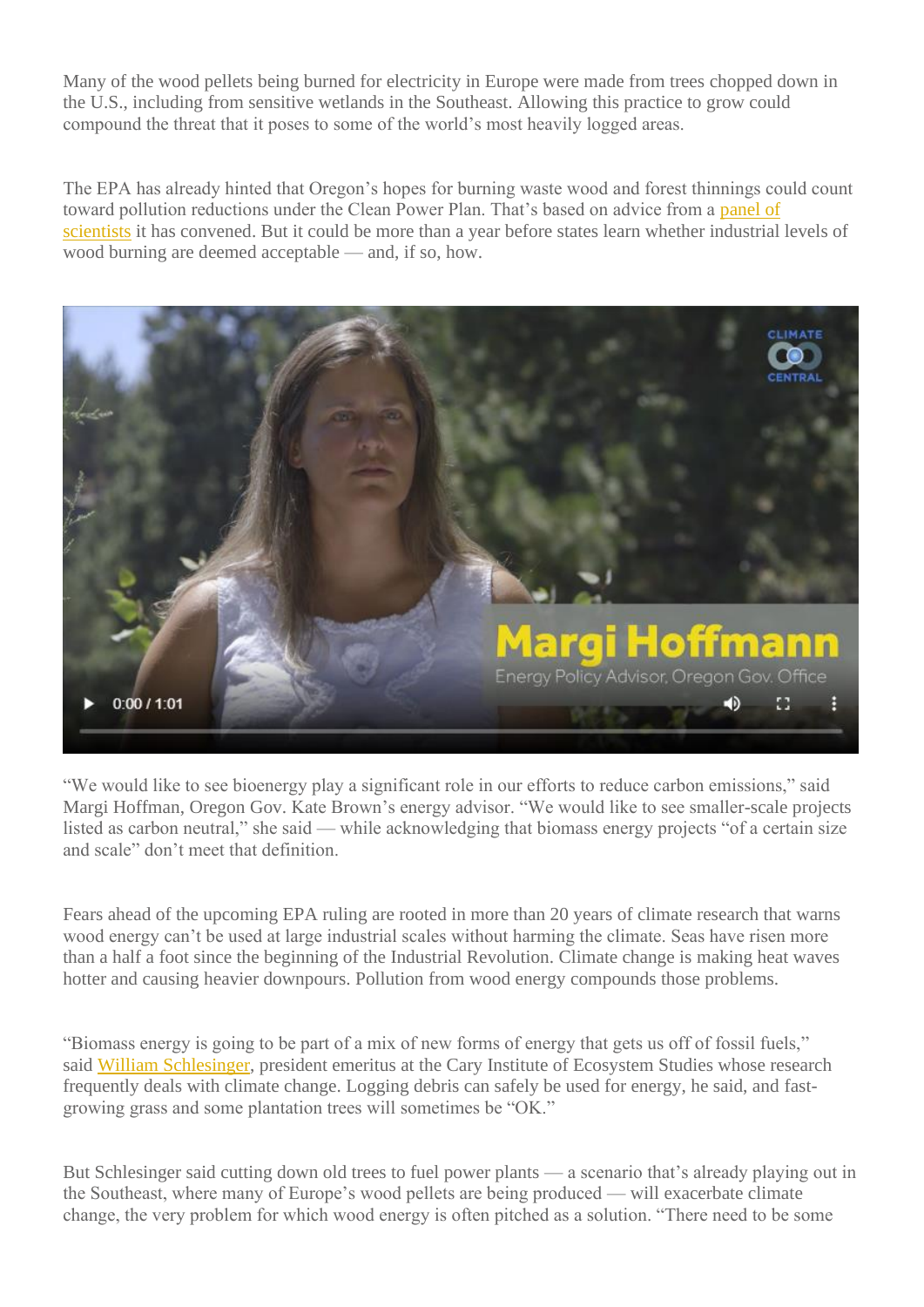rules and regulations put into place that trace the origin of biomass, so you can't go out and cut an oldgrowth forest and pelletize it and say, 'That's carbon neutral,'" he said.



# **Wood Pellets Emit More Carbon Than Coal**

## [DOWNLOAD](https://reports.climatecentral.org/pulp-fiction/images/biomass2.png)

While forest-rich Oregon sees environmental wonder in burning waste wood to provide electricity, Massachusetts sees the dangers of it. In 2012, following the [commissioning of a study](https://www.manomet.org/program/sustainable-economies/study-woody-biomass-energy) into the potential climate and forestry impacts of wood energy, Massachusetts [adopted rules](http://www.mass.gov/eea/energy-utilities-clean-tech/renewable-energy/biomass/renewable-portfolio-standard-biomass-policy.html) to limit its use.

The different rules in Oregon and Massachusetts reflect their economic, physical and political landscapes. The EPA is comfortable with that diversity. It will allow states to set their own rules under the Clean Power Plan. But it will wield a veto.

"It's complicated," said [Robert Sussman,](https://www.linkedin.com/pub/robert-sussman/77/5a2/782) an energy industry consultant and Yale Law School lecturer who was a senior advisor in the EPA from 2009 to 2013. "On the one hand, the EPA is saying that combustion of biomass could be carbon neutral under certain circumstances. But then it's turning around and making the path for industry and the states complex."

Under the Clean Power Plan, states that want to use wood energy to meet pollution targets must "adequately demonstrate" that the fuel they use — be it wood chips, wood pellets, mill waste, almond shells or trees killed by beetles, for example — will "appropriately control" increases of carbon dioxide in the atmosphere. Only wood-burning power plants built after 2012 will be considered eligible.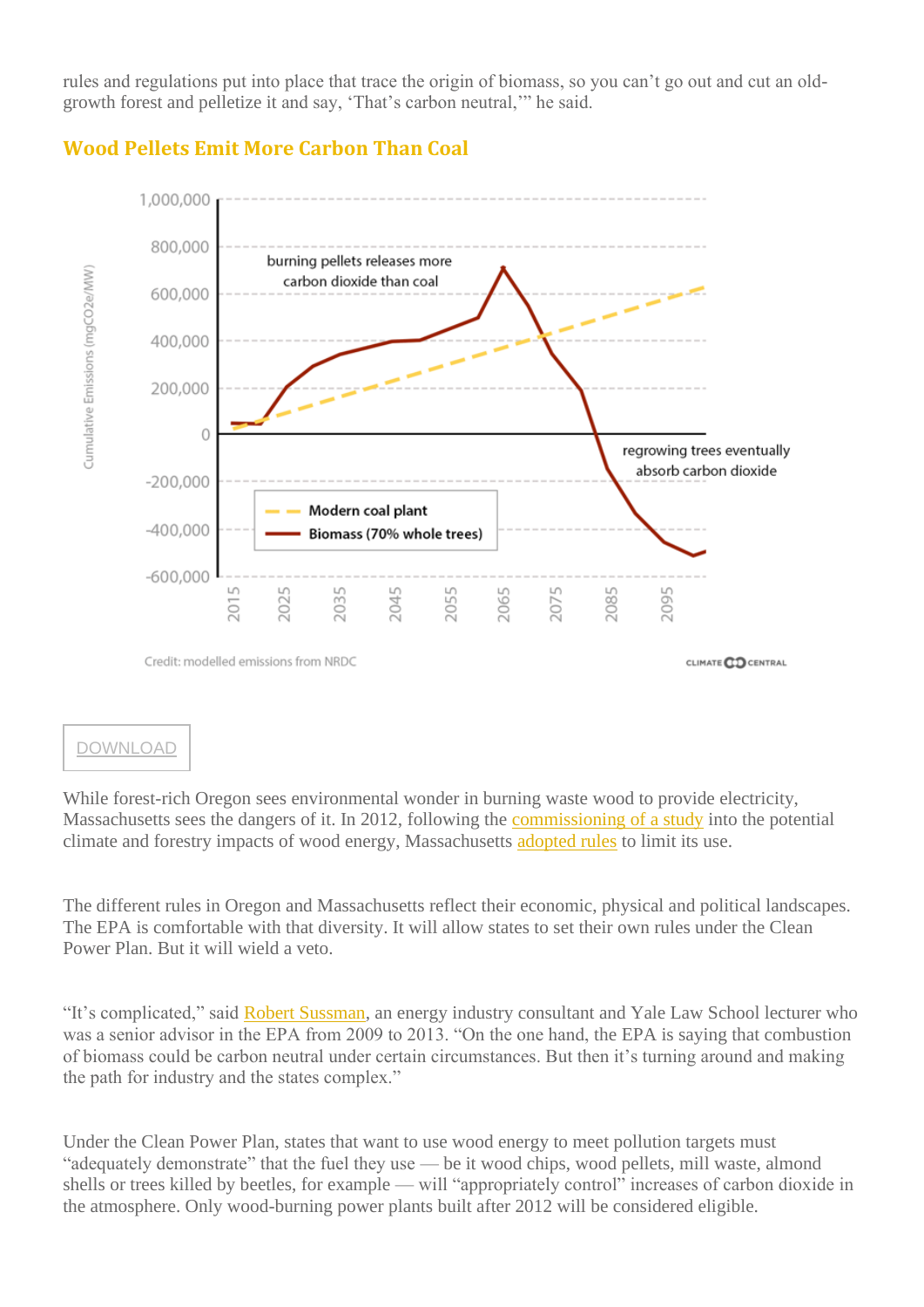**The EPA hasn't said how it will decide whether a proposal to burn wood for electricity would "appropriately control" rises in greenhouse gas pollution.**

The EPA's panel of science advisors has agreed that some kinds of waste wood can be burned to produce electricity — and benefit the climate at the same time, said Joe Goffman, an EPA air official who helped draft the new rules.

"We've opened up the door for states to submit plans that include some kind of biomass component," Goffman said. "If states include biomass as a component in their plans, they can essentially present the case as to why their approach is appropriate."

Most states have standards in place that require utilities to include renewable energy in their electricity supplies. The standards tend to focus on promoting renewable energy — rather than reducing climate pollution — and wood energy is a renewable alternative under these rules. Under the EPA's new power plant rules, states will also need to start considering the climate effects of wood burning.

Massachusetts already does that out of concern for the climate and its forests, limiting the types of wood that can count as renewable fuel under its standards. Since 2012, its efficiency standards have been so high that a wood-burning power plant would also have to heat buildings to qualify.

In Virginia, which is home to a large forestry industry, the rules are looser. Dominion Resources used investment tax credits, available from the federal government, to help it switch three of its small coal plants in Virginia to run on wood chips. It's allowed to count that energy toward its state renewables requirements. Each of the converted plants produces about 50 megawatts of electricity — a typical size for a U.S. biomass plant, capable of powering thousands of homes. Virginia's power regulators [allowed the](http://www.scc.virginia.gov/docketsearch/DOCS/2mdp01!.PDF)  [company](http://www.scc.virginia.gov/docketsearch/DOCS/2mdp01!.PDF) to pass on more than \$160 million in costs to its bill-paying customers.

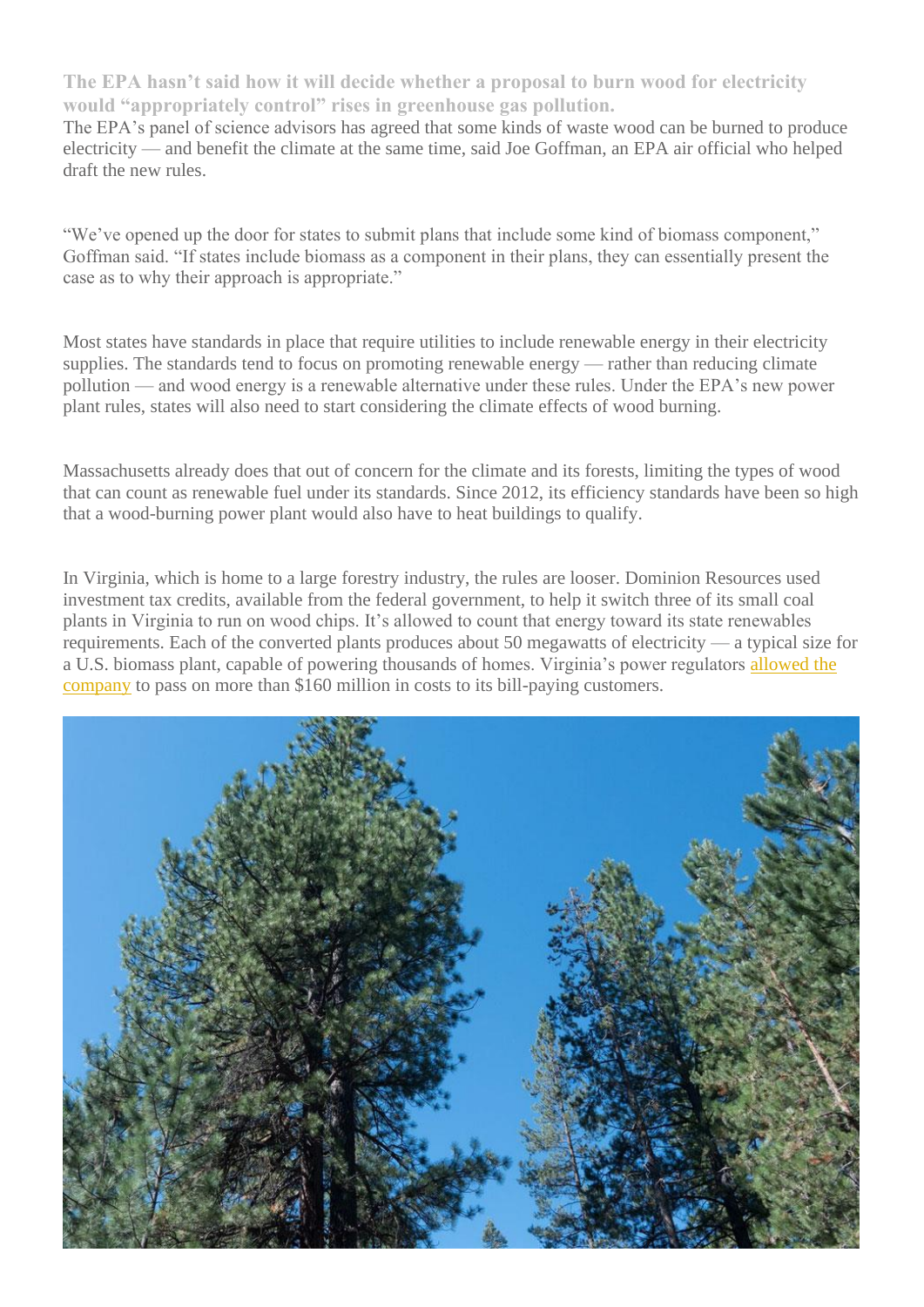

*The EPA will decide how states like Oregon can burn trees to comply with new pollution rules. If its rulings are too lax, they could add to warming and threaten forests. Photos by Rod Parmenter.*

Dominion Resources doesn't expect to convert its larger power plants to run on wood to help meet Clean Power Plan requirements. Without access to the hundreds of millions of dollars in subsidies that European governments provide for renewable energy — [virtually guaranteeing profits](https://www.gov.uk/government/collections/electricity-market-reform-contracts-for-difference) for even the most expensive projects — large-scale wood burning might not be feasible for American power plants. "The cost of converting large pulverized coal units to biomass would be too high to consider," company spokesman Dan Genest said.

The EPA hasn't said how it will decide whether a proposal to burn wood for electricity would "appropriately control" rises in greenhouse gas pollution. Its rulings will be crucial — both in reducing real-world pollution and in setting an example to counter the destructive one being set by Europe. The agency has so far made two broad statements: it won't treat all wood burning as carbon neutral, but waste as fuel may be treated as such.

In a [memo signed](http://www3.epa.gov/climatechange/downloads/Biogenic-CO2-Emissions-Memo-111914.pdf) last year by senior EPA official Janet McCabe, the agency indicated that it "expects to recognize" the climate benefits of "waste-derived and certain forest-derived industrial byproduct feedstocks." It also said it may approve state plans that include the burning of what it vaguely described as "sustainably derived agricultural and forest-derived feedstocks."

Those ambiguous statements have triggered consternation among scientists and environmental groups. They wonder what "sustainably derived" will mean. Sustainability can refer to environmental practices that have "little-to-no bearing on the carbon implications of biomass use," the Cary Institute's Schlesinger and dozens of other scientists wrote [in a letter](http://www.caryinstitute.org/sites/default/files/public/downloads/2015_ltr_carbon_biomass.pdf) to McCabe.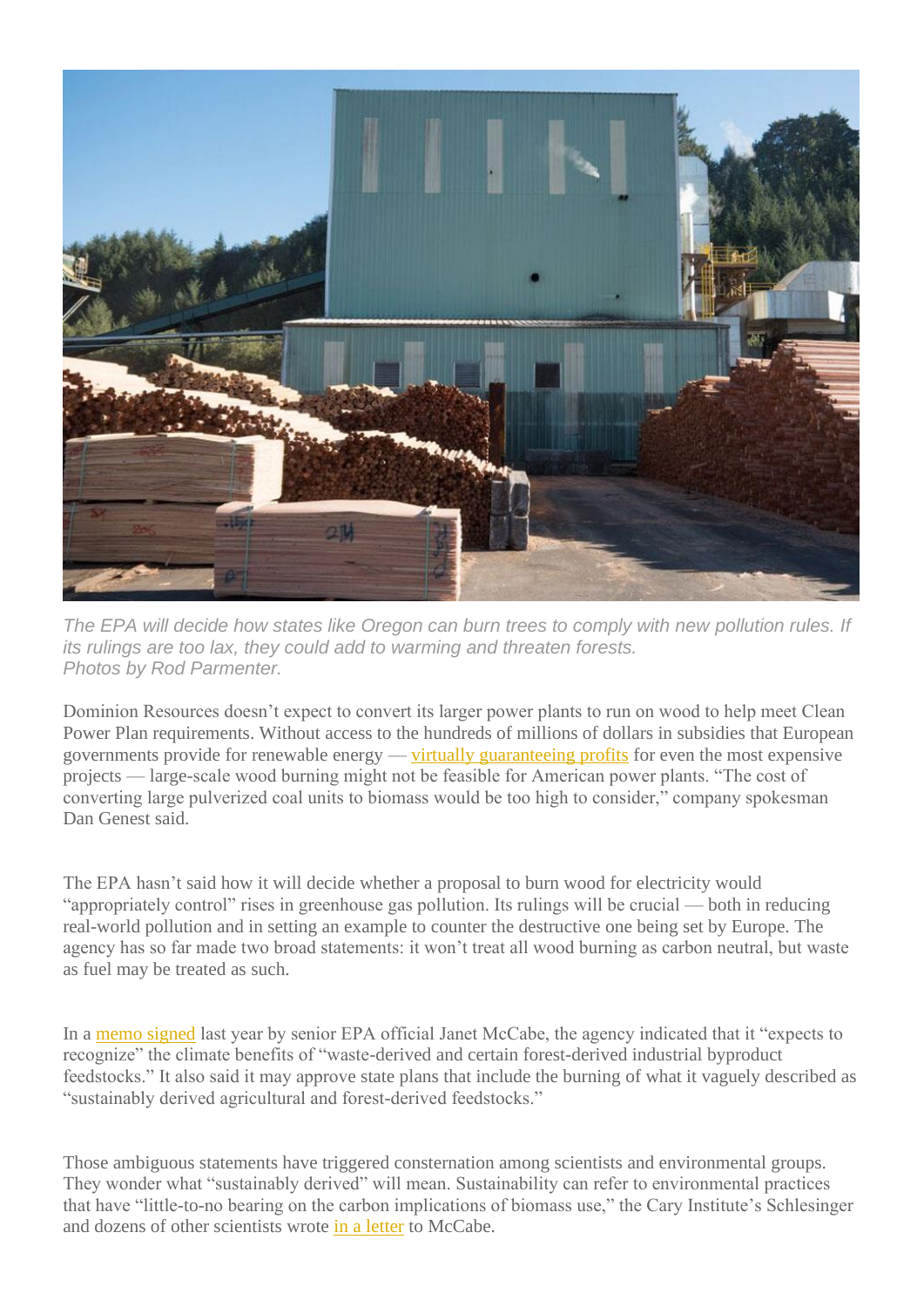For some wood fuels, the agency may require states follow a new system for measuring climate impacts.



"The EPA needs to set up a factor that they multiply by the smokestack emissions," said Oregon State University forest ecology professor [Mark Harmon,](http://www.google.com/url?q=http%3A%2F%2Ffes.forestry.oregonstate.edu%2Ffaculty%2Fharmon-mark&sa=D&sntz=1&usg=AFQjCNEUabLWwnLbfdOC4rB64BDPM6M6pQ) a member of the science panel that's advising the agency on wood energy's climate effects. "What really counts? What really is being added to the atmosphere — or maybe taken out of the atmosphere, in some cases?"

Even when it helps the climate, wood energy isn't all forest restoration and atmospheric rainbows. Like fossil fuels, wood energy is dirty energy. Burning wood releases pollution that creates haze and ozone, triggering emphysema and asthma attacks. That's why some local air quality districts ban residents from using fireplaces on the smoggiest days. Waste wood may also have been treated with pesticides, paint and other poisons, which can be released as air pollution when burned.

Wood energy's pollution, combined with its climate impacts and its potential to contribute to deforestation, has seeded deep opposition to it in the U.S.

When Oregon lawmakers were debating [a bill](https://olis.leg.state.or.us/liz/2015R1/Downloads/MeasureDocument/SB752) that would eventually declare wood energy to be carbon neutral, the Sierra Club's state chapter [testified in opposition.](https://olis.leg.state.or.us/liz/2015R1/Downloads/CommitteeMeetingDocument/75200) Scientifically, the legislation was "deeply flawed," the group pointed out, warning it could accelerate climate change and sully the air. **If the EPA is too lenient when it rules on plans submitted by Oregon and the other states, that could threaten not only the climate, but America's forests.**

Power plant owners can take costly steps to reduce air pollution, but those that burn wood have fewer regulatory requirements than those burning fossil fuels. Among other differences, wood-burning power plants can release more than twice as much pollution as coal or gas plants before they're affected by federal clean air rules.

"There are real public health impacts if you live next to one of these facilities, and the facility isn't run really well," said [Nathanael Greene,](http://www.nrdc.org/about/staff/nathanael-greene) director of renewable energy policy at the Natural Resources Defense Council. The influential American nonprofit campaigns against the overuse of wood energy, such as in Europe.